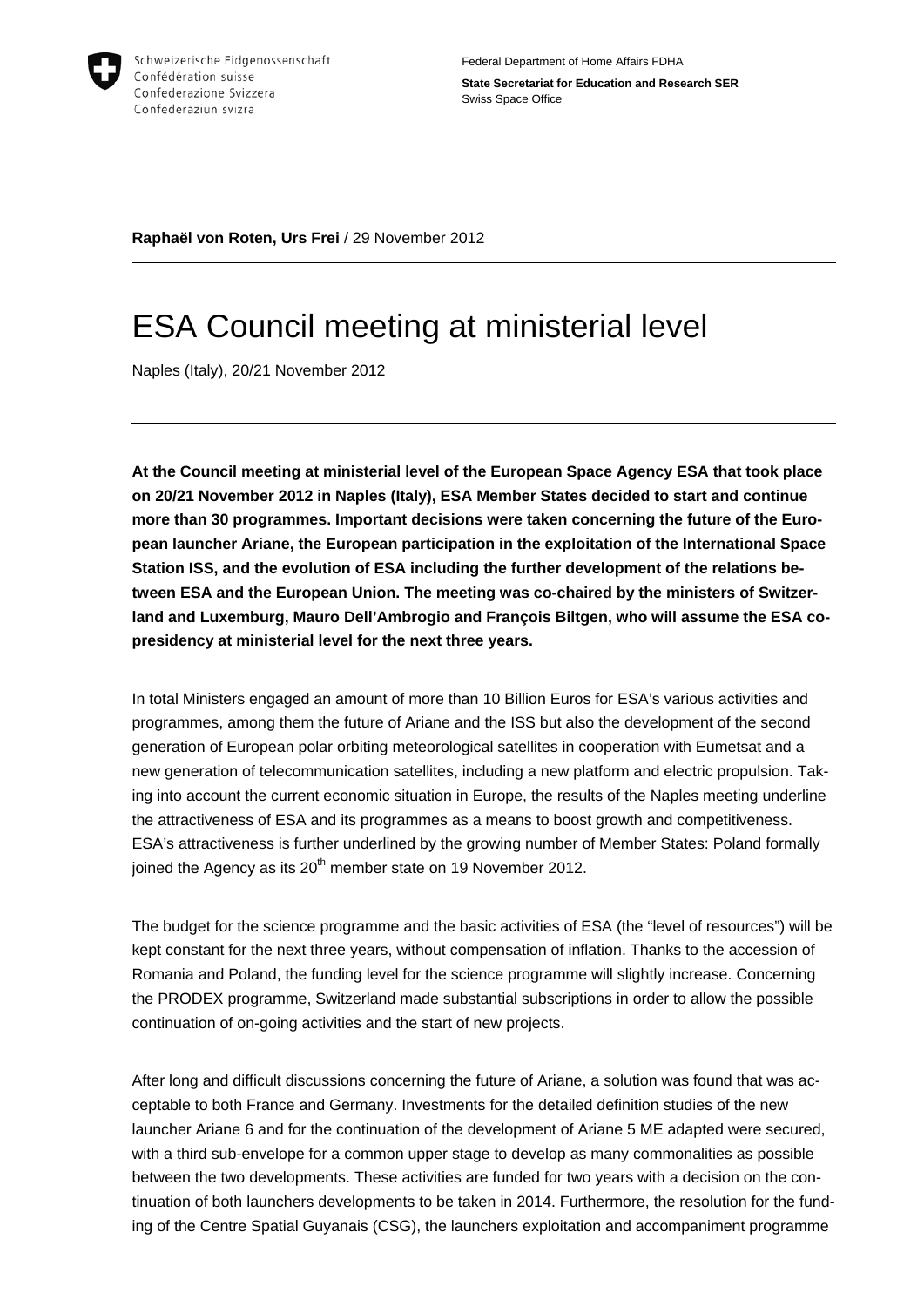## **ESA CM12**

for Ariane and Vega (LEAP), the evolution of VEGA (VECEP) and the Re-usable In-orbit Demonstrator for Europe (PRIDE) have been subscribed. Swiss subscriptions to these programmes provide the conditions for a continued strong role of Swiss industry, in particular in the future Ariane launcher.

Concerning Earth observation, decisions were taken for period 4 of the Earth Observation Envelope Programme (EOEP-4), for the development of the second generation polar orbiting meteorological satellites (MetOp-SG), and for a further segment of the GMES Space Component programme (GSC-3). Since EOEP-4 was not subscribed at the envisaged level, development of future EarthExplorer missions will likely be delayed. However, Swiss subscriptions to all three programmes mentioned will allow all Swiss actors both from academia and industry to participate in relevant activities.

In the human spaceflight and robotic exploration sector, the further exploitation of the International Space Station ISS has been secured after long negotiations, with the participation of UK as a new actor in this sector and a strong commitment by Switzerland. Part of it is the start of ESA activities to provide - as a barter - the service module for NASA's new Orion Multipurpose Crew Vehicle (the MPCV-SM), following the launch of ATV-5 in order to offset the European share in the common system operation costs of the ISS. Swiss actors are well-placed to play a strong role like for the ATVs. Moreover, the 4<sup>th</sup> period of the European Programme for Life and Physical Sciences in Space (ELIPS-4), including some technology elements, and a new Mars Robotic Exploration programme were also decided. The last one should prepare the next steps after the ESA ExoMars programme which has been consolidated through an agreement between ESA and Roscosmos.

In the telecommunications sector, the generic lines ARTES 3-4 and ARTES 5 have been continued. Switzerland continues to make this sector a priority and contributed to the start of new ARTES lines for a new satellite platform (NEOSat = ARTES 14), electric propulsion (Partner-Electra = ARTES 33) as well as for additional application and/or service oriented activities be it through integrated applications  $(IAP = ARTES 20)$  or for maritime surveillance  $(AIS = ARTES 21)$ .

In addition to the above mentioned major programme families, a continuation of the General Support Technology Programme (GSTP-6), the European GNSS Evolution Programme, and the SSA space weather and NEO activities (with the extension in parallel of some SST activities) were decided. Furthermore, a framework for the Small Mission Initiative (SMI) was put in place to set up a programme in 2013. As a specific and dedicated support to innovation, Switzerland participates in all of these programmes and initiatives.

The total of Switzerland's new commitments to the various activities and programmes amounts to more than 400 Mio CHF. This engagement will allow for a continuation of R&D and industrial activities at the edge of innovation, consolidating existing niches and setting the framework for new ones, at a similar level as in previous years, in line with the decisions of the Swiss Parliament and the Federal Council.

On the political level, it is worth mentioning the adoption of a Declaration "Towards the European Space Agency that best serves Europe" concerning the evolution of ESA, which starts a process aiming to achieve coherence and complementarity of European space activities and actions, in particular between ESA and the European Union.